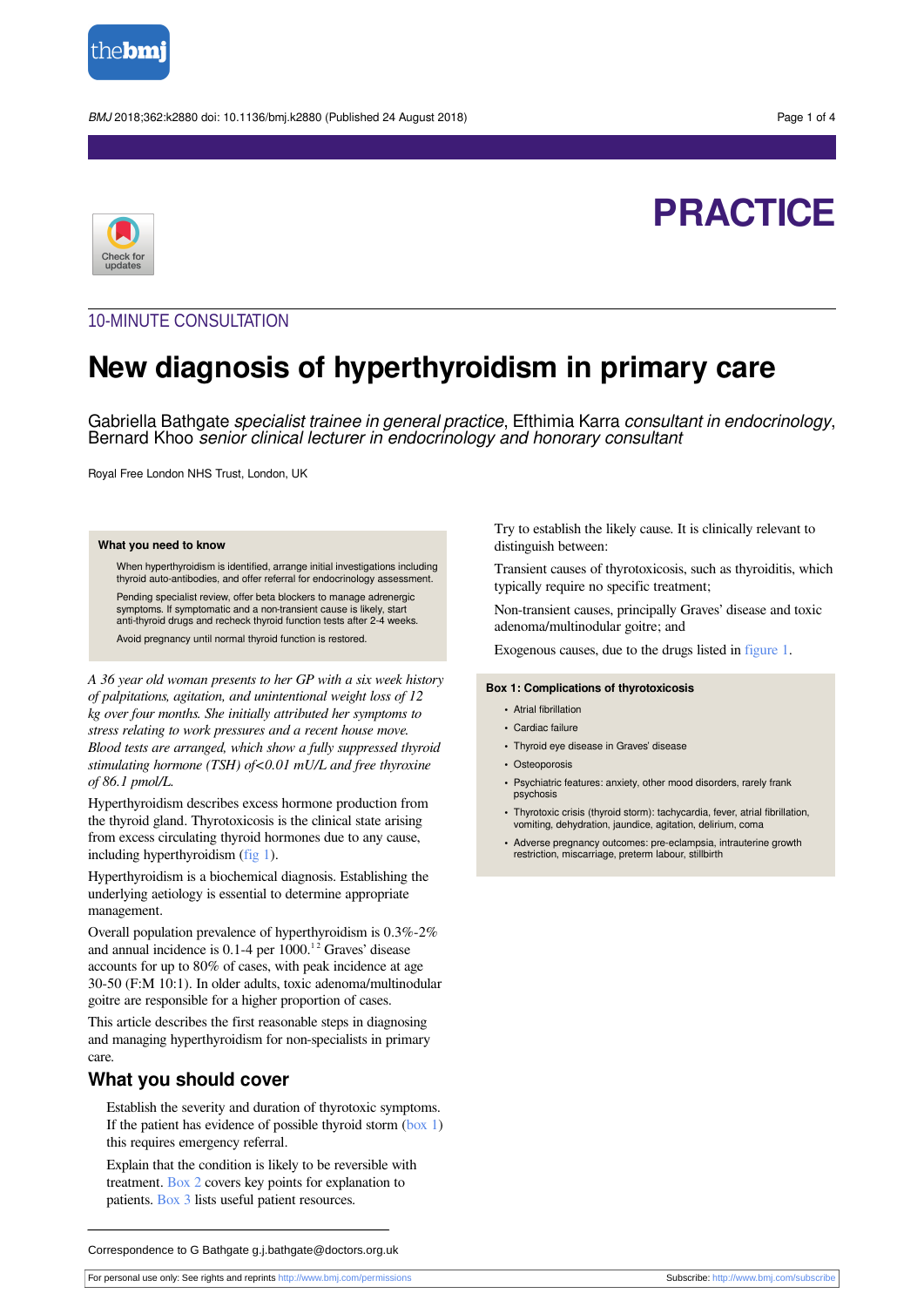# <span id="page-1-0"></span>**Box 2: What to say to patients**

#### **What is hyperthyroidism?**

The thyroid is a hormone-producing gland in the neck that regulates metabolism. Excess production or release of thyroid hormones, "hyperthyroidism," produces a state of overactive metabolism that can lead to symptoms including weight loss, tremor, sweating, insomnia, and restlessness. Symptoms vary considerably from person to person, and in some cases, there may be no symptoms at all. The diagnosis is made by blood tests to measure levels of circulating thyroid hormones.

## **What causes hyperthyroidism?**

- There are many possible causes of hyperthyroidism. The most common are: **•** Graves' disease, an autoimmune condition which develops when the immune system reacts inappropriately to produce antibodies that overstimulate the thyroid gland;
	- **•** Enlarged nodules within the thyroid gland, which overproduce thyroid hormones;
	- **•** Thyroiditis, or inflammation of the gland, which causes pre-formed hormones to leak into the blood; this doesn't cause hormone overproduction and is therefore generally temporary.

### **What is the recommended treatment?**

<span id="page-1-1"></span>Initial treatment with drugs known as "beta blockers" is given to relieve symptoms and to prevent excess thyroid hormones from affecting the heart. Medication to inhibit thyroid hormone production may also be started. Referral to an endocrinologist is required to determine the need for further tests to establish the cause, and to make an ongoing treatment plan.

#### **Box 3: Patient resources**

British Thyroid Foundation: <http://www.btf-thyroid.org>

American Thyroid Association: https://www.thyroid.org

Thyroid Eye Disease Charitable Trust: <http://tedct.org.uk>

Guide to anti-thyroid drug therapy, covering risks including agranulocytosis: [http://www.btf-thyroid.org/information/quick-guides/103-hyperthyroidism](http://www.btf-thyroid.org/information/quick-guides/103-hyperthyroidism-antithyroid-drug-therapy)[antithyroid-drug-therapy](http://www.btf-thyroid.org/information/quick-guides/103-hyperthyroidism-antithyroid-drug-therapy)

Thyroid eye disease warning card: [http://www.btf-thyroid.org/images/](http://www.btf-thyroid.org/images/documents/teamed_warning_card.pdf) [documents/teamed\\_warning\\_card.pdf](http://www.btf-thyroid.org/images/documents/teamed_warning_card.pdf)

Fever and neck pain/tenderness suggest thyroiditis. Personal/family history of autoimmune disease increases the likelihood of Graves' disease. Smoking increases the risk of Graves' and thyroid eye disease. Exogenous causes of thyrotoxicosis include recent iodinated radiological contrast, intentional or unintentional thyroid hormone use (eg, as a component of weight loss supplements), and over-the-counter supplements that contain iodine (eg, kelp). Increasingly, new pharmacological agents, including antiretrovirals (non-nucleoside reverse-transcriptase inhibitors, protease inhibitors) and cancer immunotherapy drugs are seen to precipitate thyroiditis. Pregnancy within the last six months suggests postpartum thyroiditis, a common and self-limiting condition for which anti-thyroid drugs are not indicated. Risk of relapse of Graves' disease is also higher postpartum.

- Discuss plans for and risks associated with pregnancy in women of childbearing age. Active thyrotoxicosis confers a higher risk of miscarriage, pre-eclampsia, intrauterine growth restriction, preterm labour, and stillbirth. Pregnancy also influences treatment choice.

- If the patient raises concerns about thyroid cancer, it is generally appropriate to offer reassurance that malignancy is exceedingly uncommon in functional thyroid nodules, ie, those that release excess thyroid hormone to cause thyrotoxicosis.

# **What you should do**

# **Assessment 3-5**

Assess for complications of thyrotoxicosis [\(box 1\)](#page-0-0). Document pulse, blood pressure, and temperature. Assess for atrial

fibrillation, signs of fluid overload or heart failure, goitre, clinically evident thyroid nodules, and stigmata of Graves' disease, including orbitopathy.

Repeat thyroid function tests (including fT4 and fT3, if initial fT4 was normal) along with thyroid stimulating hormone receptor antibodies (TRAbs).<sup>3</sup> TRAbs are 98% sensitive and 99% specific for Graves' disease; other autoantibodies (anti-thyroid peroxidase, thyroglobulin) are non-specific and less helpful.<sup>4</sup> Baseline full blood count and liver function tests will be needed if anti-thyroid drugs are commenced.

*Thyroiditis*—Inflammatory markers (C reactive protein/erythrocyte sedimentation rate) are useful if thyroiditis is suspected.

*Goitre—*Arrange thyroid ultrasound ahead of secondary care review if a large goitre is identified on examination. Further investigation of nodules does not need to be arranged before referring to secondary care *unless* there are specific features suspicious for malignancy (rapidly enlarging nodule, cervical lymphadenopathy, hoarseness/voice changes).<sup>5</sup>

# **Management**

Offer referral to an endocrinologist for all patients with newly diagnosed hyperthyroidism for confirmation of the underlying cause, further investigation as necessary, and to recommend a management plan.

For women of childbearing age, discuss and offer reliable contraception to avoid until thyrotoxicosis is controlled.

<span id="page-1-2"></span>*Reduce symptoms of thyrotoxicosis*—Prescribe β blockers for rate control in patients with tachycardia.

Offer to prescribe anti-thyroid drugs  $(box 4)$  $(box 4)$  $(box 4)$  in patients who have a likely non-transient cause of hyperthyroidism and:

### **Box 4: Starting anti-thyroid drugs in primary care**

- **•** Perform baseline full blood count and liver function tests before initiating anti-thyroid drugs.
- **•** Explain that there is a risk of agranulocytosis (up to 5 per 1000 patients) and hepatotoxicity (up to 1 in 250 patients with carbimazole, up to 1 in 37 patients with propylthiouracil) associated with anti-thyroid drugs.<sup>67</sup>
- **•** Provide written information about the need to stop treatment and attend for urgent blood tests if fever, sore throat, mouth ulcers, or jaundice develop.
- **•** Anti-thyroid drugs usually reduce symptoms within days. Biochemical euthyroidism is typically achieved after 3-6 weeks of treatment.
- **•** Before initiation, seek guidance from a local endocrinologist on dosing, monitoring, or other aspects, if needed.
- **•** Pregnancy—Propylthiouracil is the agent of choice for patients who are pregnant or planning to conceive. Initiation is not usually recommended in primary care. Seek specialist advice in such cases.

- Free thyroid hormones elevated above the upper limit of the local reference range; and

- Symptoms uncontrolled despite β blockers. 6

In older patients or those with underlying cardiac disease, there is a high risk of decompensation precipitated by thyrotoxicosis. Consider anti-thyroid drug treatment even if symptoms are minimal or thyroid hormones are not markedly elevated.

Typically, high initial doses of carbimazole, eg, 30-40 mg daily, are introduced where thyroid hormone levels are markedly elevated (fT4 >40 pmol/L), and down-titrated depending on biochemical and symptomatic response. Lower doses, eg, 10-25 mg daily, can be considered if the thyroid hormone levels are less markedly elevated (fT4 25-40 pmol/L).

Propylthiouracil is not typically first line treatment in primary care because of a small risk of severe liver injury (1 in 10 000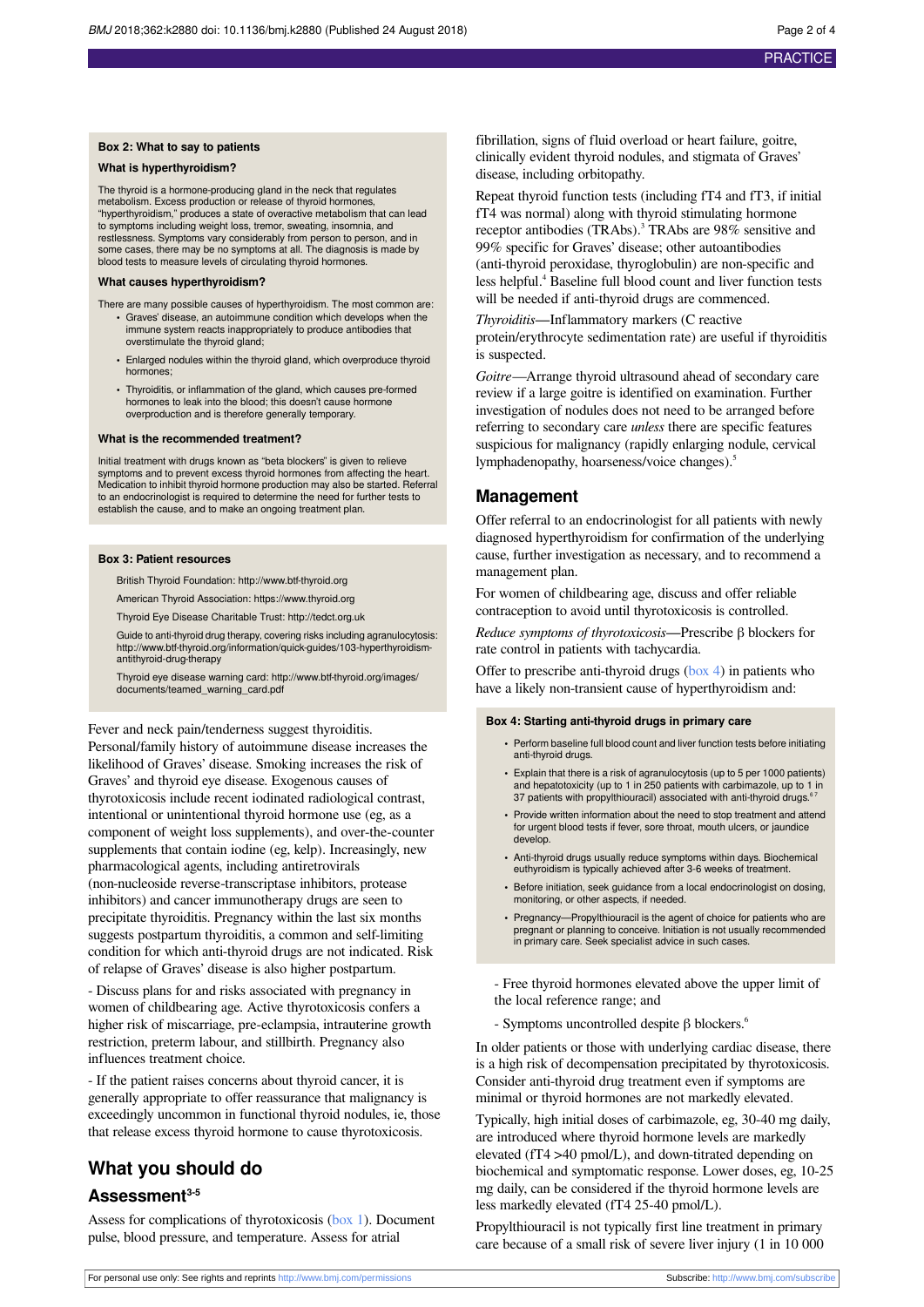patients), but can be considered if there is a history of adverse reaction to carbimazole, or in women who are currently pregnant or considering pregnancy in the near future. Seek specialist advice in such cases.

Arrange review with repeat thyroid function tests in 2-4 weeks if anti-thyroid drugs have been started, or if the patient is at high risk of decompensation. Otherwise, monitor thyroid function every 4-6 weeks while awaiting specialist review. 6

*Ongoing treatment* ([box 5\)](#page-2-0)—If Graves' disease is confirmed, anti-thyroid drugs are continued for 12-18 months, during which time the underlying autoimmune activity settles in about half of cases. Radioactive iodine or thyroidectomy constitute definitive treatment in toxic adenoma/multinodular goitre or persistent thyrotoxicosis in Graves' disease after withdrawal of anti-thyroid drugs. Thyroiditis generally requires no specific treatment, but monitoring of thyroid function tests is recommended until results normalise.

### <span id="page-2-0"></span>**Box 5: What happens in secondary care**

- **•** In the absence of thyroid stimulating hormone receptor antibodies, thyroid scintigraphy (radionuclide uptake scanning) and ultrasound ± colour-flow Doppler may provide useful information about aetiology, eg, toxic adenoma or multinodular goitre.
- **•** Anti-thyroid drugs, radioactive iodine, and/or (sub)total thyroidectomy are the principal approaches to management. Choice of approach depends on the underlying aetiology, clinical factors, and patient preference.
- **•** Follow-up continues in secondary care until treatment is complete and the patient is stable, ie, after resolution of thyroiditis, one year of remission in Graves' disease, or once thyroid function is stable following radioactive iodine or surgery.
- **•** At discharge, patients receive guidance about ongoing frequency of thyroid function monitoring in primary care.
- **•** Lifelong monitoring in primary care is recommended for patients with Graves' disease on account of the risk of relapse.

*Eye symptoms*—Discuss thyroid eye disease with patients with suspected Graves' disease. If features of eye disease are present (grittiness, epiphora, proptosis, lid swelling, visual blurring), prescribe simple ocular lubricants (eg, hypromellose) and arrange early ophthalmology referral, preferably to a specialist thyroid eye disease clinic. Graves' orbitopathy can occur in the context of hyper-, hypo-, or euthyroidism, and may precede onset of abnormal thyroid function. Various symptom severity scores may aid assessment of Graves' orbitopathy (eg, DiaGO, CAS/EUGOGO, box  $6$ ).<sup>89</sup> Refer urgently to ophthalmology if sight threatening complications are suspected: corneal exposure (cornea/sclera visible with eyes closed), globe subluxation (restricted eye movements), or optic neuropathy (deterioration in visual acuity or colour discrimination).

# <span id="page-2-1"></span>**Box 6: Resources for clinicians**

Thyroid eye disease assessment tools:

DiaGO: <http://www.btf-thyroid.org/images/documents/S4.pdf>

Modified CAS/EUGOGO: [http://www.btf-thyroid.org/images/documents/](http://www.btf-thyroid.org/images/documents/S3.pdf) [S3.pdf](http://www.btf-thyroid.org/images/documents/S3.pdf)

Thyroid storm assessment (Burch-Wartofsky) score: [www.mdcalc.com/](http://www.mdcalc.com/burch-wartofsky-point-scale-bwps-thyrotoxicosis) [burch-wartofsky-point-scale-bwps-thyrotoxicosis](http://www.mdcalc.com/burch-wartofsky-point-scale-bwps-thyrotoxicosis)

Strongly advise smoking cessation if applicable. Evidence supports the use of selenium 100 µg twice daily, which can be purchased over the counter, to slow disease progression and improve quality of life in mild thyroid eye disease.<sup>10</sup>

*Thyrotoxic crisis ("thyroid storm")—*Though very rarely seen in primary care, this is a medical emergency. Consider the

diagnosis if the patient appears acutely unwell, agitated, febrile, or has features of heart failure ([box 1](#page-0-0)). The Burch-Wartofsky score [\(box 6\)](#page-2-1) is a useful assessment tool. If suspected, arrange immediate admission for medical assessment.

### **Education into practice**

- **•** How might this article encourage you to adapt your first consultations with patients with a new diagnosis of hyperthyroidism?
- **•** How do you routinely discuss the risks of pregnancy in women of childbearing age with thyrotoxicosis?
- **•** How comfortable do you feel to start treatment with anti-thyroid drugs as a non-specialist?

### **Patient involvement**

Janis Hickey, director of the British Thyroid Foundation, provided guidance regarding the scope and content of the article. She has extensive insight into the patient experience at diagnosis and beyond through her personal experience as a patient with Graves' and thyroid eye disease, and many years of patient advocacy.

**Contributorship statement** GB proposed authorship of the piece and developed the article overview, structure and content with a focus on the primary care setting. EK and BK provided guidance concerning treatment initiation and broader management considerations from a specialist secondary care perspective. Anh Tran, GP with a special interest in endocrinology, provided valuable perspectives on the content of the article to reflect key priorities within the GP consultation based on her extensive experience of managing thyroid disease in primary care. AT contributed to an early draft of the article but has since left the authorship team.

**Competing interests:** The authors have no competing financial interests to declare. BK presents lectures on thyroid disease to undergraduates and postgraduates at UCL Medical School.

Provenance and peer review: commissioned, based on an idea from the author, externally peer reviewed.

- 1 Vanderpump MP. The epidemiology of thyroid disease. Br Med Bull 2011;99:39-51. 10.1093/bmb/ldr030 21893493
- 2 Garmendia Madariaga A, Santos Palacios S, Guillén-Grima F, Galofré JC. The incidence and prevalence of thyroid dysfunction in Europe: a meta-analysis. J Clin Endocrinol Metab 2014;99:923-31. 10.1210/jc.2013-2409 24423323
- Association of Clinical Biochemistry, British Thyroid Association and British Thyroid Foundation. UK Guidelines for the use of thyroid function tests. 2006. [http://www.btf](http://www.btf-thyroid.org/images/documents/tft_guideline_final_version_july_2006.pdf)[thyroid.org/images/documents/tft\\_guideline\\_final\\_version\\_july\\_2006.pdf](http://www.btf-thyroid.org/images/documents/tft_guideline_final_version_july_2006.pdf)
- 4 Tozzoli R, Bagnasco M, Giavarina D, Bizzaro N. TSH receptor autoantibody immunoassay in patients with Graves' disease: improvement of diagnostic accuracy over different generations of methods. Systematic review and meta-analysis. Autoimmun Rev 2012;12:107-13. 10.1016/j.autrev.2012.07.003 22776786
- 5 Perros P, Boelaert K, Colley S, etal. British Thyroid Association. Guidelines for the management of thyroid cancer. Clin Endocrinol (Oxf) 2014;81(Suppl 1):1-122. 10.1111/cen.12515 24989897
- 6 Ross DS, Burch HB, Cooper DS, etal . 2016 American Thyroid Association guidelines for diagnosis and management of hyperthyroidism and other causes of thyrotoxicosis. Thyroid 2016;26:1343-421. 10.1089/thy.2016.0229 27521067
- 7 Vicente N, Cardoso L, Barros L, Carrilho F. Antithyroid drug-induced agranulocytosis: state of the art on diagnosis and management. Drugs R D 2017;17:91-6. 10.1007/s40268-017-0172-1 28105610
- 8 Perros P, Dayan CM, Dickinson AJ, etal . Management of patients with Graves' orbitopathy: initial assessment, management outside specialised centres and referral pathways. Clin Med (Lond) 2015;15:173-8. 10.7861/clinmedicine.15-2-173 25824071
- 9 Bartalena L, Baldeschi L, Boboridis K, etal. European Group on Graves' Orbitopathy (EUGOGO). The 2016 European Thyroid Association/European Group on Graves' orbitopathy guidelines for the management of Graves' orbitopathy. Eur Thyroid J 2016;5:9-26. 10.1159/000443828 27099835
- 10 Marcocci C, Kahaly GJ, Krassas GE, etal. European Group on Graves' Orbitopathy. Selenium and the course of mild Graves' orbitopathy. N Engl J Med 2011;364:1920-31. 10.1056/NEJMoa1012985 21591944

### **Accepted:** 18 06 2018

Published by the BMJ Publishing Group Limited. For permission to use (where not already granted under a licence) please go to [http://group.bmj.com/group/rights-licensing/](http://group.bmj.com/group/rights-licensing/permissions) [permissions](http://group.bmj.com/group/rights-licensing/permissions)